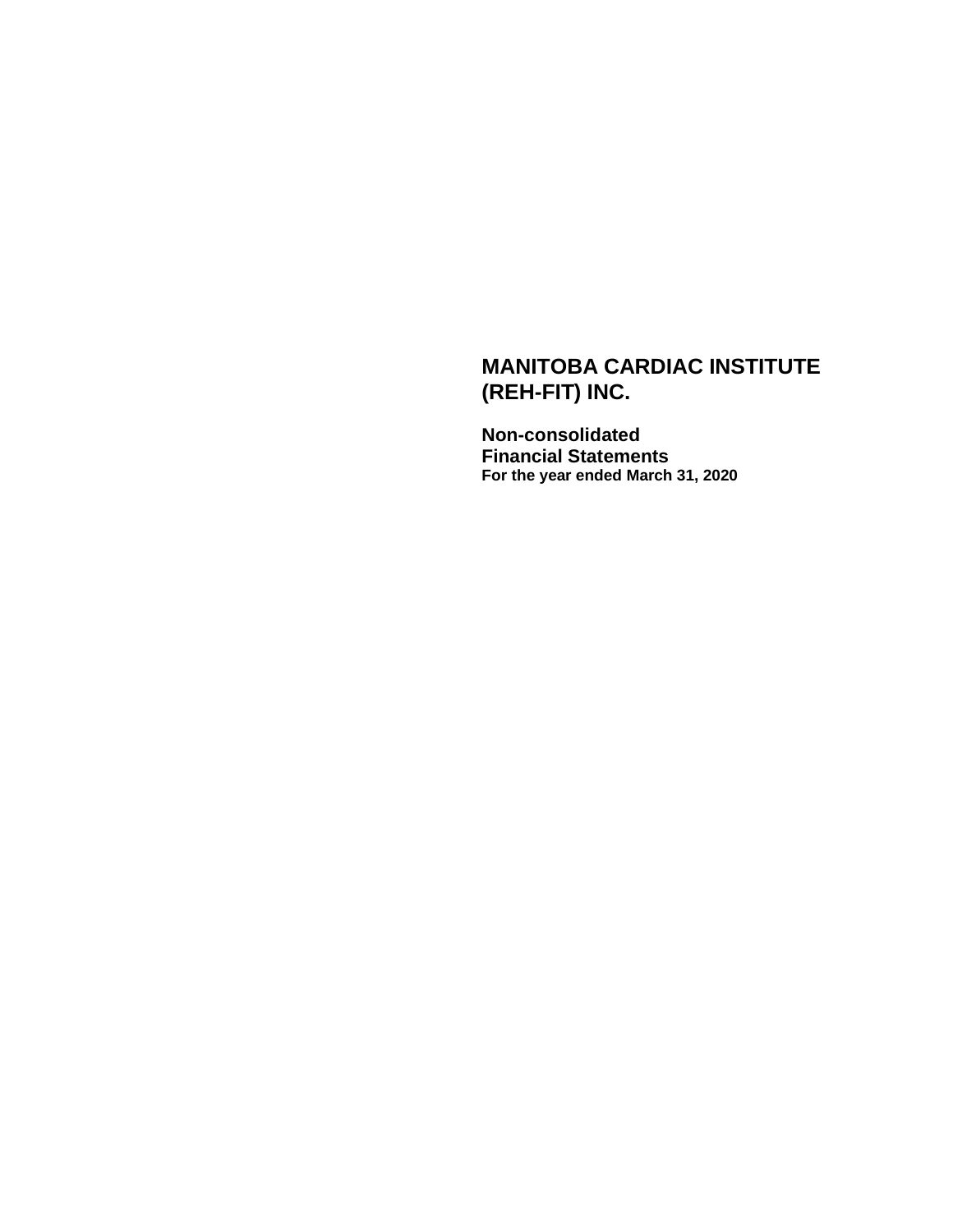# **MANITOBA CARDIAC INSTITUTE (REH-FIT) INC.**

**Non-consolidated Financial Statements For the year ended March 31, 2020**

|                                                                    | Contents     |
|--------------------------------------------------------------------|--------------|
| <b>Independent Auditor's Report</b>                                | $\mathbf{2}$ |
| <b>Non-consolidated Financial Statements</b>                       |              |
| Non-consolidated Statement of Financial Position                   | 4            |
| Non-consolidated Statement of Operations and Changes in Net Assets | 5            |
| Non-consolidated Statement of Cash Flows                           | 6            |
| Notes to the Non-consolidated Financial Statements                 |              |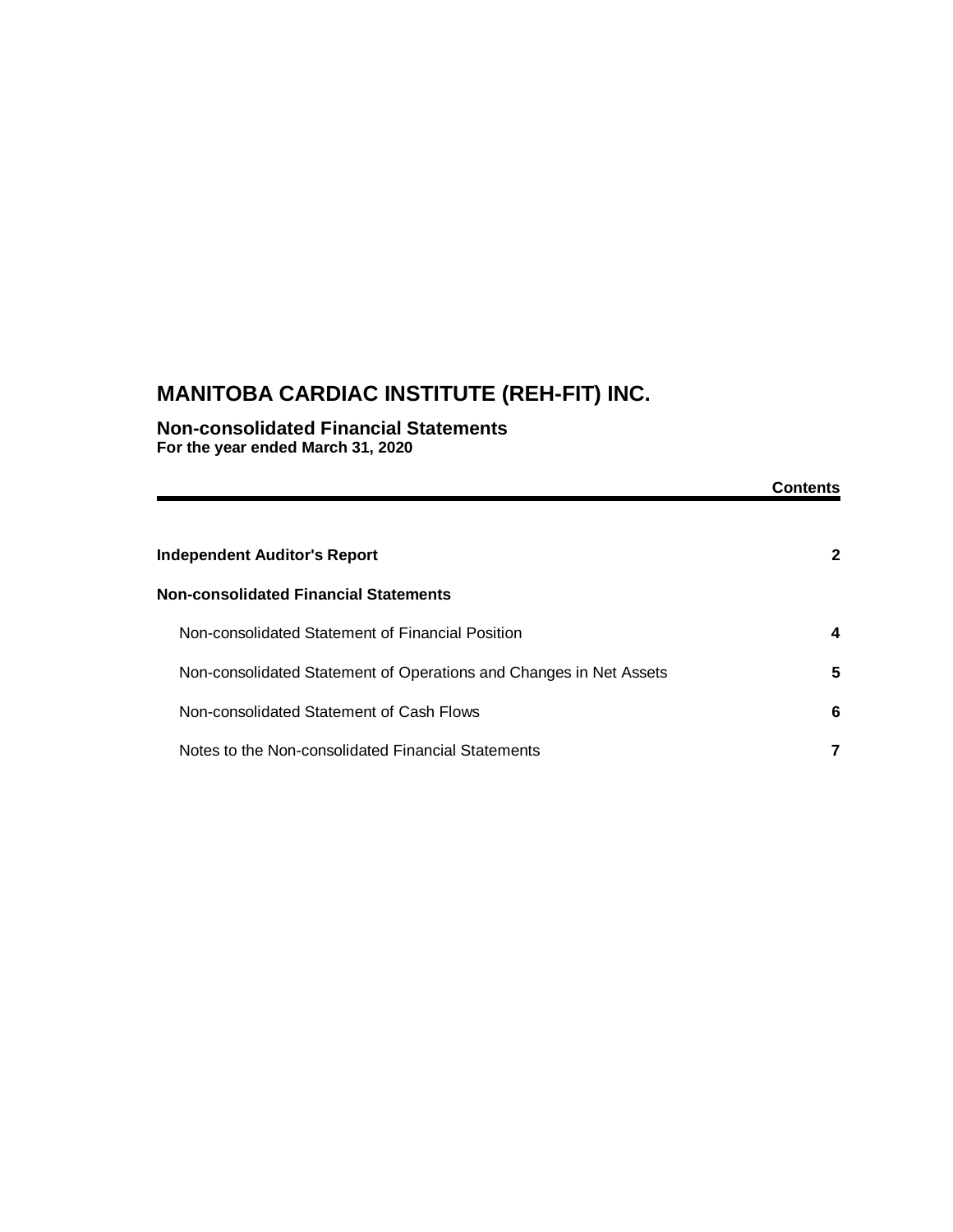

Tel: 204-956-7200 Fax: 204-926-7201 Toll-free: 866-863-6601 **www.bdo.ca**

BDO Canada LLP 700 - 200 Graham Avenue Winnipeg MB R3C 4L5 Canada

### **Independent Auditor's Report**

**To the Board of Directors of Manitoba Cardiac Institute (Reh-Fit) Inc.**

#### **Opinion**

We have audited the non-consolidated financial statements of **Manitoba Cardiac Institute (Reh-Fit) Inc.** (the "Organization"), which comprise the non-consolidated statement of financial position as at March 31, 2020, and the non-consolidated statements of operations and changes in net assets, and cash flows for the year then ended, and notes to the non-consolidated financial statements, including a summary of significant accounting policies.

In our opinion, the accompanying non-consolidated financial statements present fairly, in all material respects, the financial position of the Organization as at March 31, 2020, and the results of its operations and its cash flows for the year then ended in accordance with Canadian accounting standards for not-forprofit organizations.

#### **Basis for Opinion**

We conducted our audit in accordance with Canadian generally accepted auditing standards. Our responsibilities under those standards are further described in the *Auditor's Responsibilities for the Audit of the Financial Statements* section of our report. We are independent of the Organization in accordance with the ethical requirements that are relevant to our audit of the financial statements in Canada, and we have fulfilled our other ethical responsibilities in accordance with these requirements. We believe that the audit evidence we have obtained is sufficient and appropriate to provide a basis for our opinion.

**Responsibilities of Management and Those Charged with Governance for the Financial Statements**

Management is responsible for the preparation and fair presentation of these non-consolidated financial statements in accordance with Canadian accounting standards for not-for-profit organizations, and for such internal control as management determines is necessary to enable the preparation of nonconsolidated financial statements that are free from material misstatement, whether due to fraud or error.

In preparing the non-consolidated financial statements, management is responsible for assessing the Organization's ability to continue as a going concern, disclosing, as applicable, matters related to going concern and using the going concern basis of accounting unless management either intends to liquidate the Organization or to cease operations, or has no realistic alternative but to do so.

Those charged with governance are responsible for overseeing the Organization's financial reporting process.

**Auditor's Responsibilities for the Audit of the Financial Statements**

Our objectives are to obtain reasonable assurance about whether the non-consolidated financial statements as a whole are free from material misstatement, whether due to fraud or error, and to issue an auditor's report that includes our opinion. Reasonable assurance is a high level of assurance, but is not a guarantee that an audit conducted in accordance with Canadian generally accepted auditing standards will always detect a material misstatement when it exists. Misstatements can arise from fraud or error and are considered material if, individually or in the aggregate, they could reasonably be expected to influence the economic decisions of users taken on the basis of these financial statements.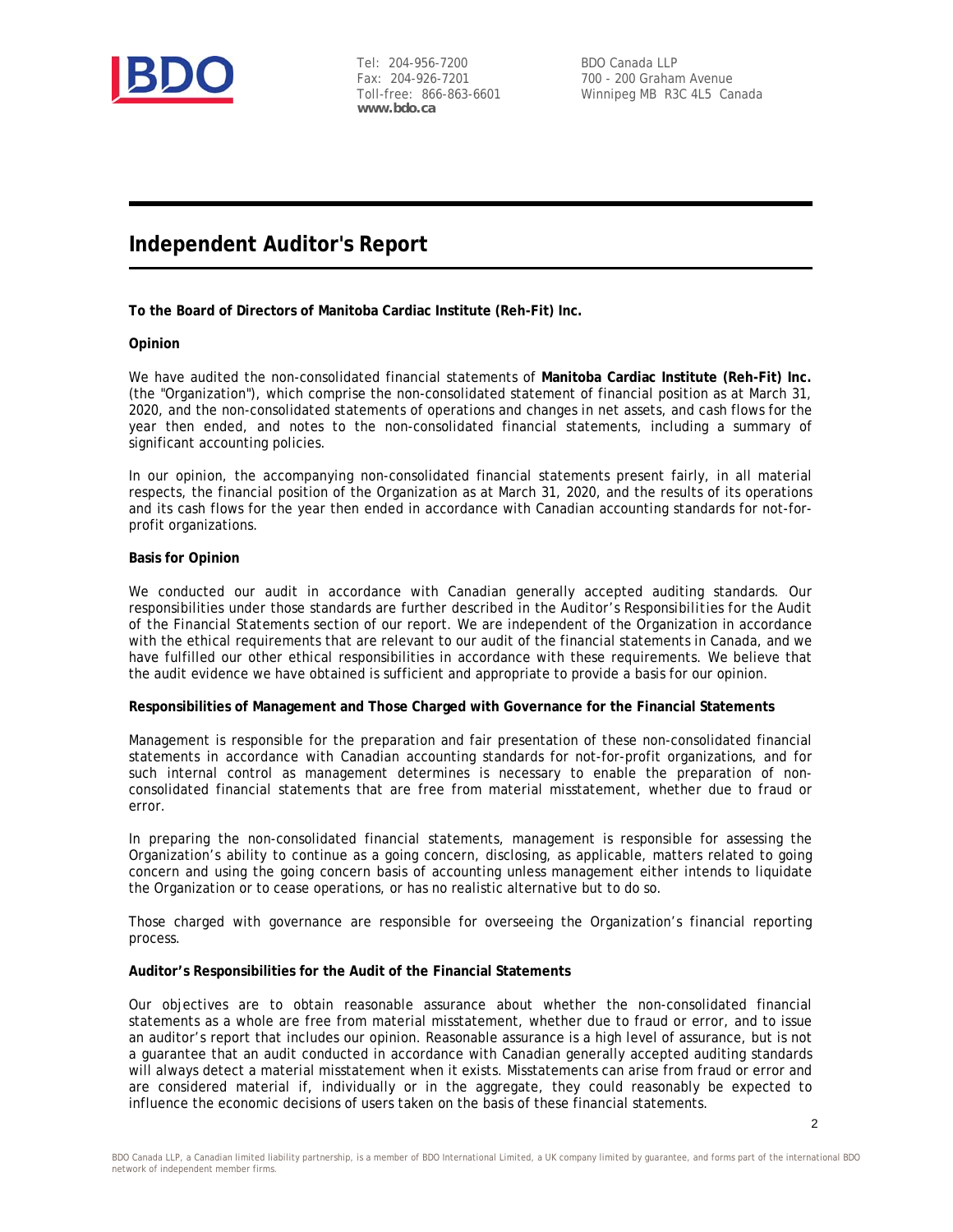

As part of an audit in accordance with Canadian generally accepted auditing standards, we exercise professional judgment and maintain professional skepticism throughout the audit. We also:

- · Identify and assess the risks of material misstatement of the non-consolidated financial statements, whether due to fraud or error, design and perform audit procedures responsive to those risks, and obtain audit evidence that is sufficient and appropriate to provide a basis for our opinion. The risk of not detecting a material misstatement resulting from fraud is higher than for one resulting from error, as fraud may involve collusion, forgery, intentional omissions, misrepresentations, or the override of internal control.
- · Obtain an understanding of internal control relevant to the audit in order to design audit procedures that are appropriate in the circumstances, but not for the purpose of expressing an opinion on the effectiveness of the Organization's internal control.
- · Evaluate the appropriateness of accounting policies used and the reasonableness of accounting estimates and related disclosures made by management.
- · Conclude on the appropriateness of management's use of the going concern basis of accounting and, based on the audit evidence obtained, whether a material uncertainty exists related to events or conditions that may cast significant doubt on the Organization's ability to continue as a going concern. If we conclude that a material uncertainty exists, we are required to draw attention in our auditor's report to the related disclosures in the non-consolidated financial statements or, if such disclosures are inadequate, to modify our opinion. Our conclusions are based on the audit evidence obtained up to the date of our auditor's report. However, future events or conditions may cause the Organization to cease to continue as a going concern.
- · Evaluate the overall presentation, structure and content of the non-consolidated financial statements, including the disclosures, and whether the non-consolidated financial statements represent the underlying transactions and events in a manner that achieves fair presentation.

We communicate with those charged with governance regarding, among other matters, the planned scope and timing of the audit and significant audit findings, including any significant deficiencies in internal control that we identify during our audit.

BDO Canada LLP

Chartered Professional Accountants

Winnipeg, Manitoba June 1, 2020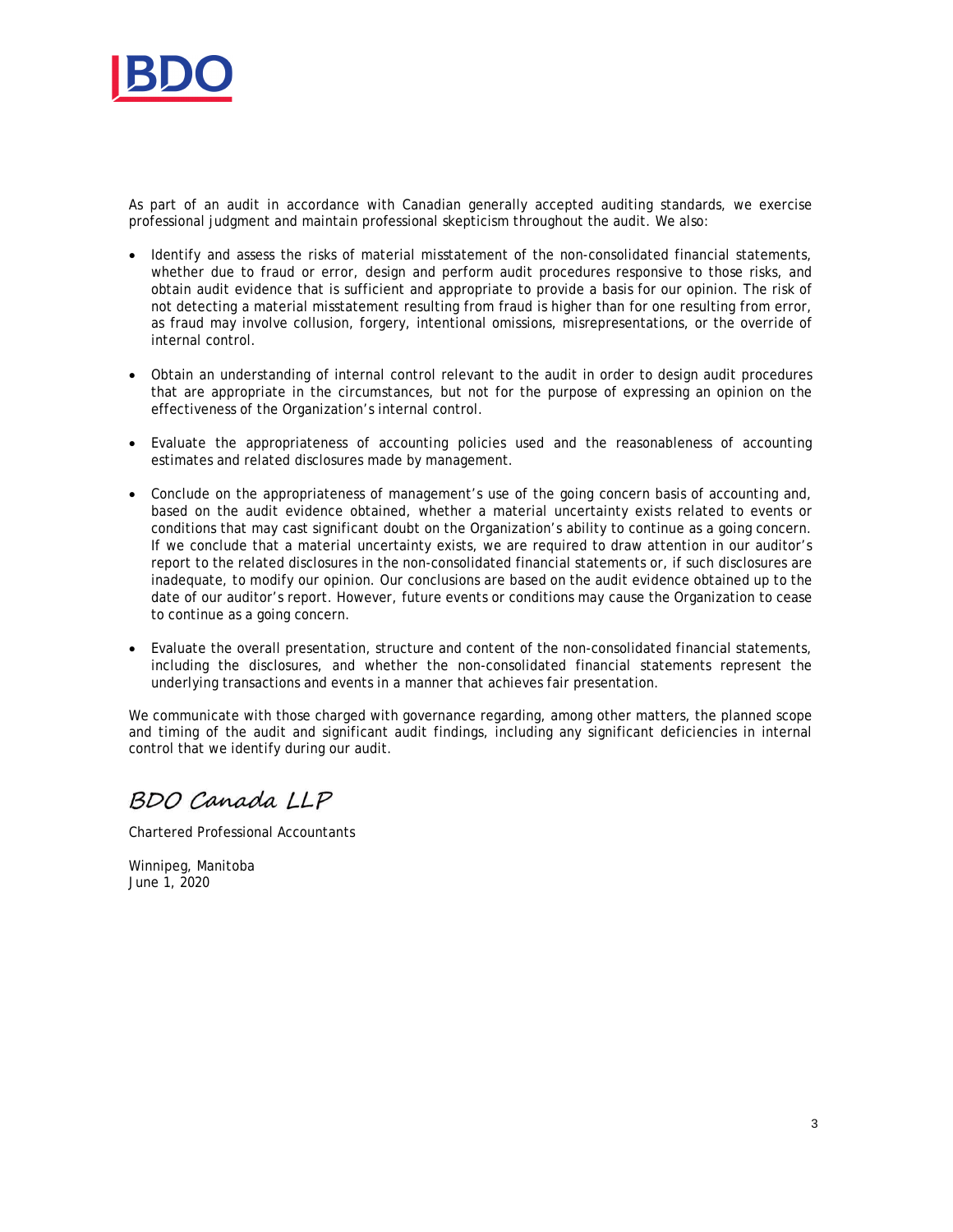## **MANITOBA CARDIAC INSTITUTE (REH-FIT) INC. Non-consolidated Statement of Financial Position**

| March 31                                                                                                                                                             | 2020                                                       |                | 2019                                                  |
|----------------------------------------------------------------------------------------------------------------------------------------------------------------------|------------------------------------------------------------|----------------|-------------------------------------------------------|
| <b>Assets</b>                                                                                                                                                        |                                                            |                |                                                       |
| <b>Current Assets</b><br>Cash and cash equivalents (Note 2)<br>Accounts receivable<br>Prepaid expenses<br>Inventory                                                  | \$<br>1,638,531<br>71,530<br>78,446<br>13,847<br>1,802,354 | \$             | 1,825,988<br>277,835<br>63,789<br>27,416<br>2,195,028 |
| <b>Property and equipment (Note 3)</b>                                                                                                                               | 7,178,848                                                  |                | 7,564,459                                             |
|                                                                                                                                                                      | 8,981,202                                                  | \$             | 9,759,487                                             |
| <b>Liabilities and Net Assets</b><br><b>Current Liabilities</b>                                                                                                      |                                                            |                |                                                       |
| Accounts payable and accrued liabilities (Note 4)<br>Due to Manitoba Cardiac Institute (Reh-Fit)<br>Foundation Inc. (Note 5)<br>Memberships and fees paid in advance | \$<br>632,691<br>60<br>1,054,935                           | $\mathfrak{S}$ | 740,672<br>7,894<br>1,051,382                         |
|                                                                                                                                                                      | 1,687,686                                                  |                | 1,799,948                                             |
| Deferred contributions (Note 6)                                                                                                                                      | 4,735,093<br>6,422,779                                     |                | 5,157,986<br>6,957,934                                |
| <b>Commitments and contingency (Notes 7 and 8)</b>                                                                                                                   |                                                            |                |                                                       |
| <b>Net assets</b>                                                                                                                                                    | 2,558,423                                                  |                | 2,801,553                                             |
|                                                                                                                                                                      | 8,981,202 \$                                               |                | 9,759,487                                             |

Approved by the Board:

Directo

Directo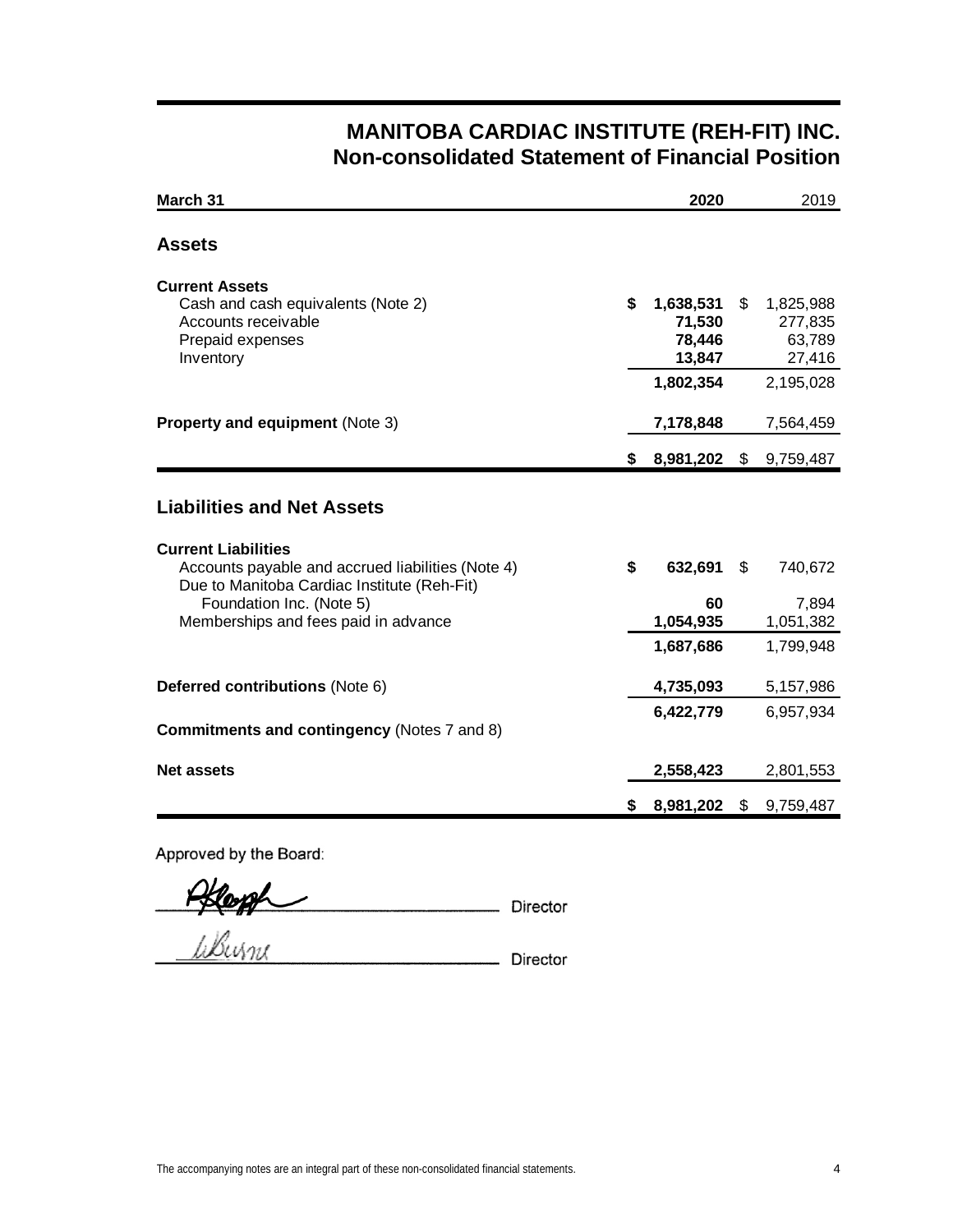### **MANITOBA CARDIAC INSTITUTE (REH-FIT) INC. Non-consolidated Statement of Operations and Changes in Net Assets**

| For the year ended March 31                                    | 2020            | 2019            |
|----------------------------------------------------------------|-----------------|-----------------|
|                                                                |                 |                 |
| <b>Revenue</b><br>Membership and user fees                     | \$<br>2,991,067 | \$<br>3,265,554 |
| Ancillary services                                             | 800,966         | 910,666         |
| <b>WRHA Service Purchase Agreement funding</b>                 | 752,280         | 752,280         |
| Programs                                                       | 552,434         | 565,461         |
| Amortization of deferred contributions                         | 445,728         | 449,358         |
| Gift from Manitoba Cardiac Institute (Reh-Fit) Foundation Inc. | 175,105         | 178,660         |
| Other                                                          | 231,873         | 150,702         |
|                                                                |                 |                 |
|                                                                | 5,949,453       | 6,272,681       |
| <b>Expenses</b>                                                |                 |                 |
| Compensation                                                   | 2,854,698       | 2,747,930       |
| Amortization of property and equipment                         | 806,219         | 823,022         |
| Administrative                                                 | 593,919         | 656,725         |
| Facility and operations                                        | 639,206         | 634,787         |
| Ancillary services                                             | 575,020         | 587,349         |
| Gift to Manitoba Cardiac Institute (Reh-Fit) Foundation Inc.   | 250,000         | 300,000         |
| Programs                                                       | 225,924         | 263,130         |
| Membership and marketing                                       | 247.597         | 229,724         |
|                                                                | 6,192,583       | 6,242,667       |
| Excess (deficiency) of revenue over expenses                   | (243, 130)      | 30,014          |
| Net assets, beginning of year                                  | 2,801,553       | 2,771,539       |
| Net assets, end of year                                        | \$<br>2,558,423 | \$<br>2,801,553 |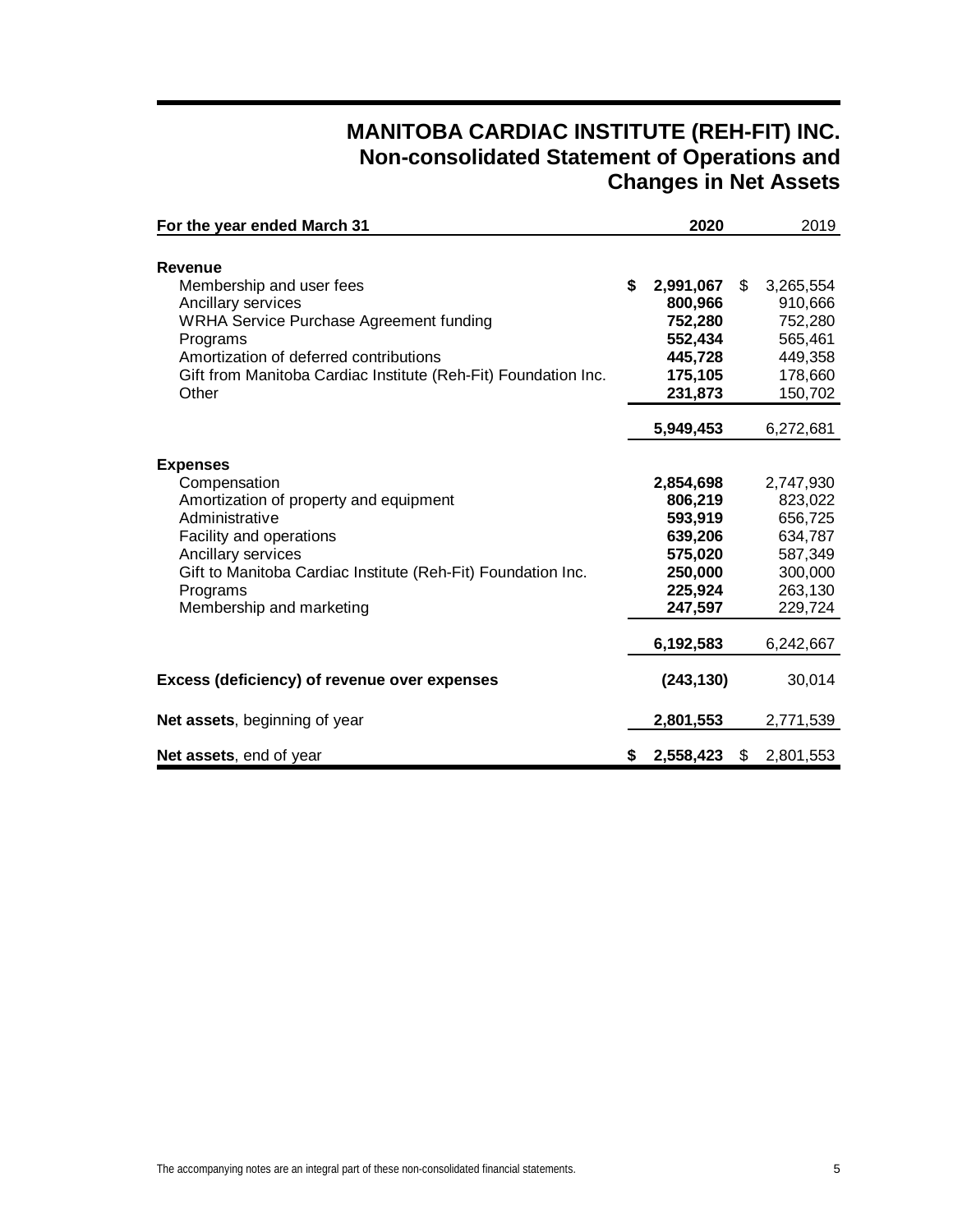## **MANITOBA CARDIAC INSTITUTE (REH-FIT) INC. Non-consolidated Statement of Cash Flows**

| For the year ended March 31                                                                                                                                                              | 2020                                                             | 2019                                                           |
|------------------------------------------------------------------------------------------------------------------------------------------------------------------------------------------|------------------------------------------------------------------|----------------------------------------------------------------|
| <b>Cash Provided by (Used in)</b>                                                                                                                                                        |                                                                  |                                                                |
| <b>Cash Flows from Operating Activities</b><br>Excess (deficiency) of revenue over expenses                                                                                              | \$<br>$(243, 130)$ \$                                            | 30,014                                                         |
| Adjustments for non-cash items<br>Amortization of property and equipment<br>Amortization of deferred contributions<br>Gain on disposal of property and equipment                         | 806,219<br>(445, 728)                                            | 823,022<br>(449, 358)<br>(1, 118)                              |
| Changes in non-cash working capital balances<br>Accounts receivable<br>Inventory<br>Prepaid expenses<br>Accounts payable and accrued liabilities<br>Memberships and fees paid in advance | 117,361<br>206,305<br>13,569<br>(14, 657)<br>(107, 981)<br>3,553 | 402,560<br>(36, 637)<br>1,893<br>6,845<br>182,775<br>(62, 422) |
| Net cash provided by operating activities                                                                                                                                                | 218,150                                                          | 495,014                                                        |
| <b>Cash Flows from Investing Activities</b><br>Purchase of property and equipment<br>Proceeds on disposal of property and equipment                                                      | (420, 608)                                                       | (467, 341)<br>122,526                                          |
| Net cash used in investing activities                                                                                                                                                    | (420, 608)                                                       | (344, 815)                                                     |
| <b>Cash Flows from Financing Activities</b><br>Receipt of deferred contributions<br>Proceeds from Manitoba Cardiac Institute (Reh-Fit)                                                   | 22,835                                                           | 6,200                                                          |
| Foundation Inc.<br>Net cash provided by financing activities                                                                                                                             | (7, 834)<br>15,001                                               | 7,006<br>13,206                                                |
| Increase (decrease) in cash and cash equivalents                                                                                                                                         | (187, 457)                                                       | 163,405                                                        |
| Cash and cash equivalents, beginning of year                                                                                                                                             | 1,825,988                                                        | 1,662,583                                                      |
| Cash and cash equivalents, end of year                                                                                                                                                   | \$<br>\$<br>1,638,531                                            | 1,825,988                                                      |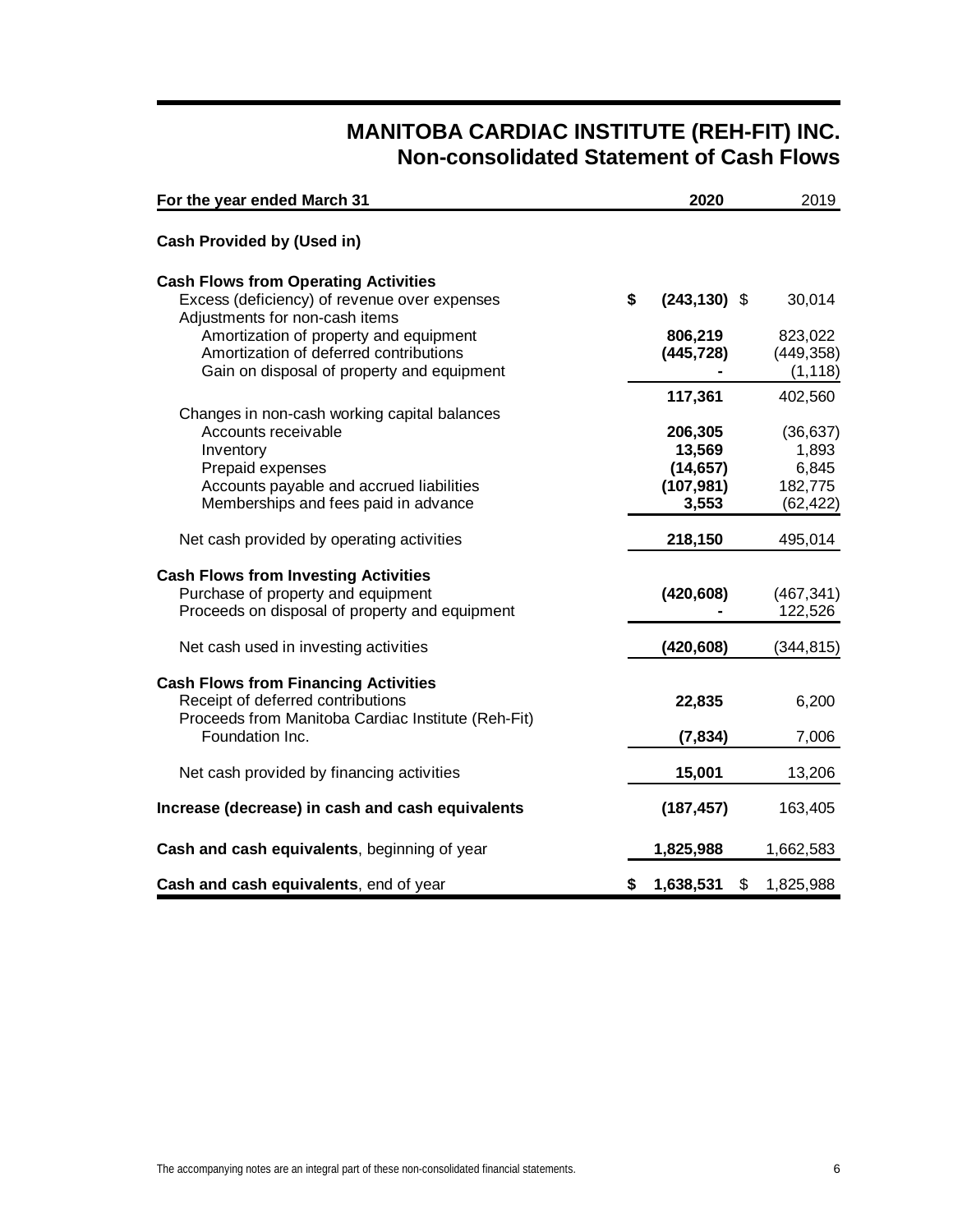#### **For the year ended March 31, 2020**

### **1. Nature of the Organization and Summary of Significant Accounting Policies**

#### Nature of the Organization

The Manitoba Cardiac Institute (Reh-Fit) Inc. (the "Organization") is a non-profit organization incorporated under The Corporations Act of Manitoba and is a registered Canadian charity exempt from income tax under section 149 of the Income Tax Act. The Organization's mission is to enhance the health and well-being of its members and the community by providing innovative health and fitness services through assessment, education and exercise in a supportive environment.

#### Basis of Accounting

These non-consolidated financial statements have been prepared in accordance with Canadian accounting standards for not-for-profit organizations.

#### Revenue Recognition

Membership fees and income from programs and other activities are recognized when earned and collection is reasonably assured.

The Organization follows the deferral method of accounting for contributions. Restricted contributions are recognized as revenue in the year the related expenses are incurred. Contributions restricted for the purchase of capital assets are amortized into revenue on a straight-line basis, at a rate corresponding with the amortization rate for the related capital assets. Unrestricted contributions are recognized in revenue when received. Contributions are recorded as receivable if the amount to be received can be reasonably estimated and collection is reasonably assured.

#### Contributed Services

Volunteers contribute numerous hours per year to assist the Organization in carrying out its mandate. Due to the difficulty of determining their fair value, contributed services are not recognized in the non-consolidated financial statements.

#### Financial Instruments

Financial instruments are recorded at fair value when acquired or issued. In subsequent periods, equities traded in an active market and derivatives are reported at fair value, with any unrealized gains and losses reported in income. All other financial instruments are reported at cost or amortized cost less impairment, if applicable. Financial assets are tested for impairment when changes in circumstances indicate the asset could be impaired. Transaction costs on acquisition, sale or issue of financial instruments are expensed for those items remeasured at fair value at each balance sheet date and charged to the financial instrument for those measured at amortized cost.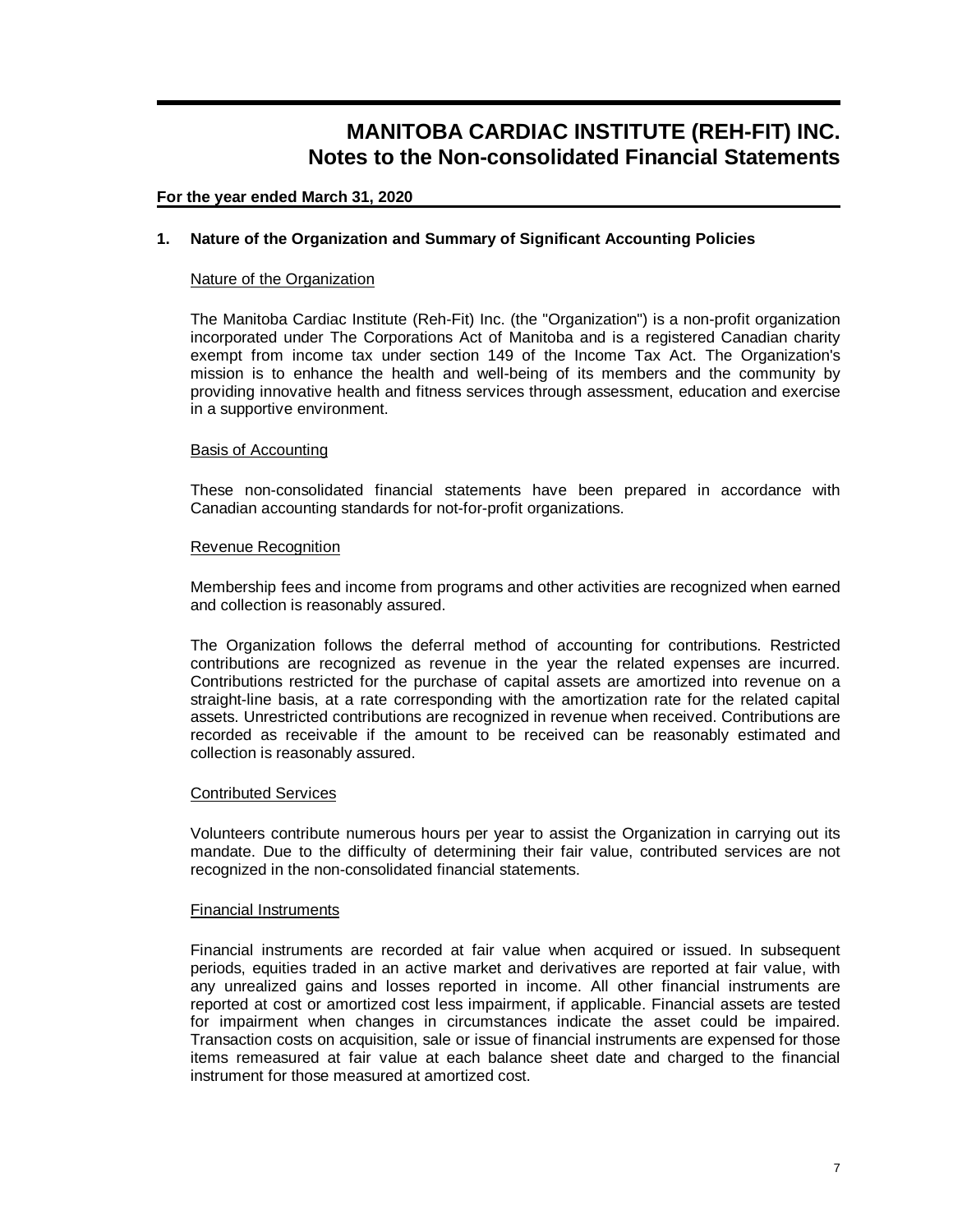#### **For the year ended March 31, 2020**

#### **1. Nature of the Organization and Summary of Significant Accounting Policies (continued)**

#### Cash and Cash Equivalents

Cash and cash equivalents consists of cash and investments having a maturity of less than three months.

#### Inventory

Inventory is stated at the lower of average cost and net realizable value. Cost is determined on a first-in, first-out basis.

#### Property and Equipment

Tangible capital assets are stated at cost less accumulated amortization. Amortization based on the estimated useful life of the asset is calculated as follows:

| <b>Building</b> |
|-----------------|
| Parking lots    |
| Eauipment       |

25 years straight-line basis 20 years straight-line basis quipment **Equipment** 2 and 3 to 10 years straight-line basis

#### Use of Estimates

The preparation of non-consolidated financial statements in accordance with Canadian accounting standards for not-for-profit organizations requires management to make estimates and assumptions that affect the reported amounts of assets and liabilities at the date of the non-consolidated financial statements, and the reported amounts of revenues and expenses during the reporting period. Actual results could differ from management's best estimates as additional information becomes available in the future.

#### **2. Cash and Cash Equivalents**

|                                                  |   | 2020                  |              | 2019                 |
|--------------------------------------------------|---|-----------------------|--------------|----------------------|
| Cash in bank<br>High interest e-savings accounts | S | 899.462 \$<br>739.069 |              | 384,288<br>1,441,700 |
|                                                  |   | 1,638,531             | $\mathbb{S}$ | 1,825,988            |

As at March 31, 2020, the cash and cash equivalents balance is reflective of memberships and fees paid in advance.

#### Credit Facility

The Organization has a demand credit facility with Royal Bank, for \$500,000, available for operating needs. The line of credit bears interest at the bank's prime rate, calculated and payable monthly. The line of credit is collateralized by a general security agreement, a collateral mortgage covering 1390 Taylor Avenue and an assignment of insurance.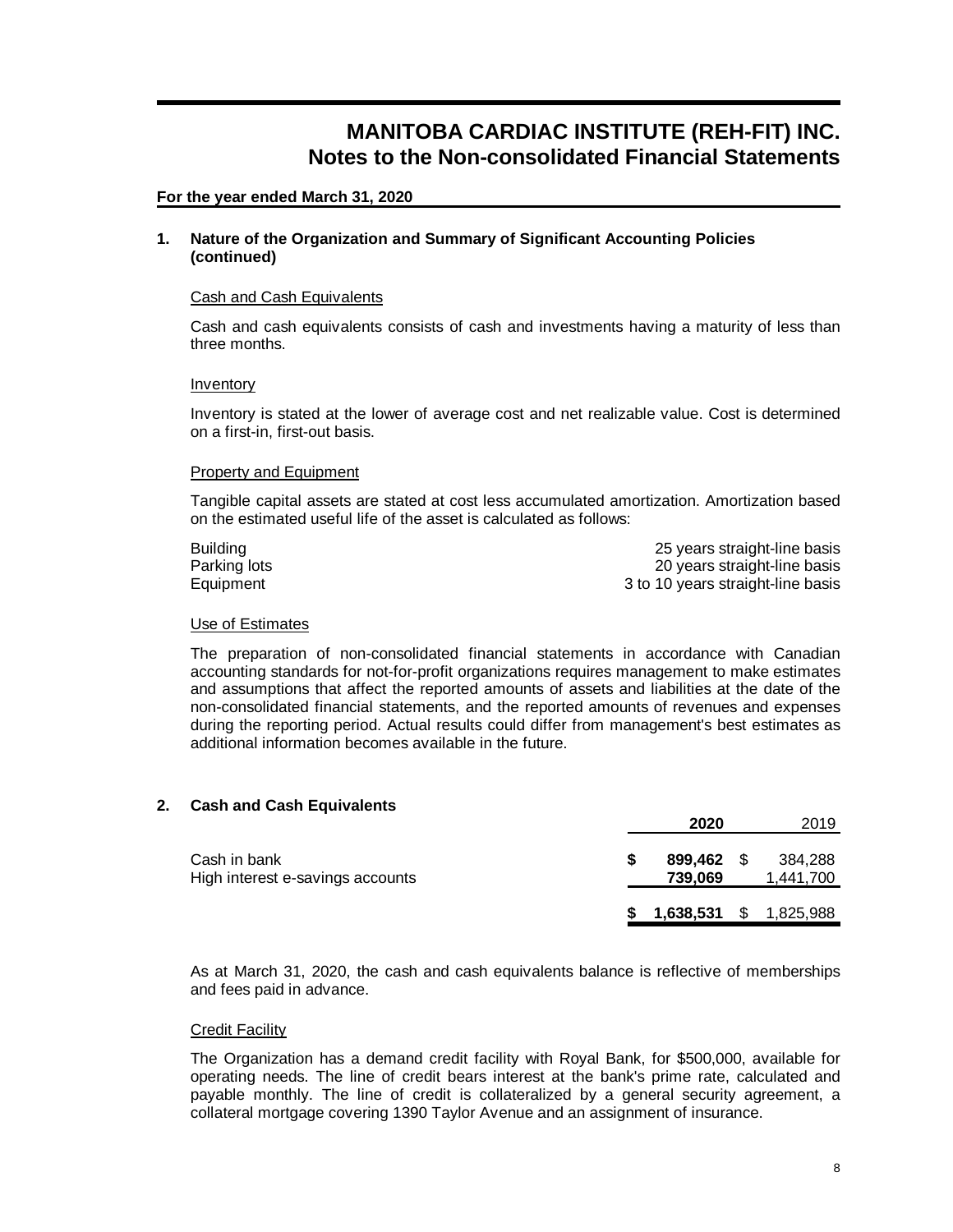**For the year ended March 31, 2020**

#### **3. Property and Equipment**

|                                                      |                                                     |                                                           |    | 2020                                       |     |                                               |                                              | 2019                                             |
|------------------------------------------------------|-----------------------------------------------------|-----------------------------------------------------------|----|--------------------------------------------|-----|-----------------------------------------------|----------------------------------------------|--------------------------------------------------|
|                                                      | Cost                                                | Accumulated<br>Amortization                               |    | <b>Net Book</b><br>Value                   |     | Cost                                          | Accumulated<br>Amortization                  | Net Book<br>Value                                |
| Land<br>Parking lots<br><b>Building</b><br>Equipment | \$<br>297,591<br>783,608<br>13,053,731<br>3,191,335 | \$<br>$\blacksquare$<br>289.289<br>7,477,528<br>2,380,600 | \$ | 297.591<br>494.319<br>5,576,203<br>810,735 | \$  | 297.591<br>680,542<br>12,854,949<br>3,083,377 | \$<br>-<br>255,879<br>6,955,661<br>2,140,460 | \$<br>297,591<br>424,663<br>5,899,288<br>942,917 |
|                                                      | \$17,326,265                                        | \$10.147.417                                              | S  | 7.178.848                                  | \$. | 16.916.459                                    | \$<br>9.352.000                              | \$<br>7.564.459                                  |

#### **4. Accounts Payable and Accrued Liabilities**

Accounts payable and accrued liabilities includes \$32,994 (\$36,570 in 2019) for government remittances payable. All accounts are current with the respective filing agencies.

### **5. Due to Manitoba Cardiac Institute (Reh-Fit) Foundation Inc.**

The Manitoba Cardiac Institute (Reh-Fit) Inc. is supported by the Manitoba Cardiac Institute (Reh-Fit) Foundation Inc. (the "Foundation"). The Foundation was established July 21, 1999 to support and promote the welfare and good of the Organization by appealing for funds and acquiring, accepting or receiving grants, gifts, donations, bequests or other money. The Foundation is incorporated under The Corporations Act of Manitoba and is a registered charity under the Income Tax Act. The Organization has a significant economic interest in the Foundation in that all resources of the Foundation must be provided to the Organization or used for its benefit. In addition, the Organization could control the Foundation under certain circumstances by becoming its sole member and, as sole member, electing the Directors of the Foundation.

The balance due to the Foundation has arisen from transactions in the normal course of operations between the organizations and has no security, repayment terms or interest charged.

The following summarizes the Organization's related party transactions for the year:

|                                                     | 2020         |      | 2019    |
|-----------------------------------------------------|--------------|------|---------|
| Gift from the Foundation                            | $175,105$ \$ |      | 178.660 |
| Gift to Building & Equipment Fund in the Foundation | 250,000      | - \$ | 300.000 |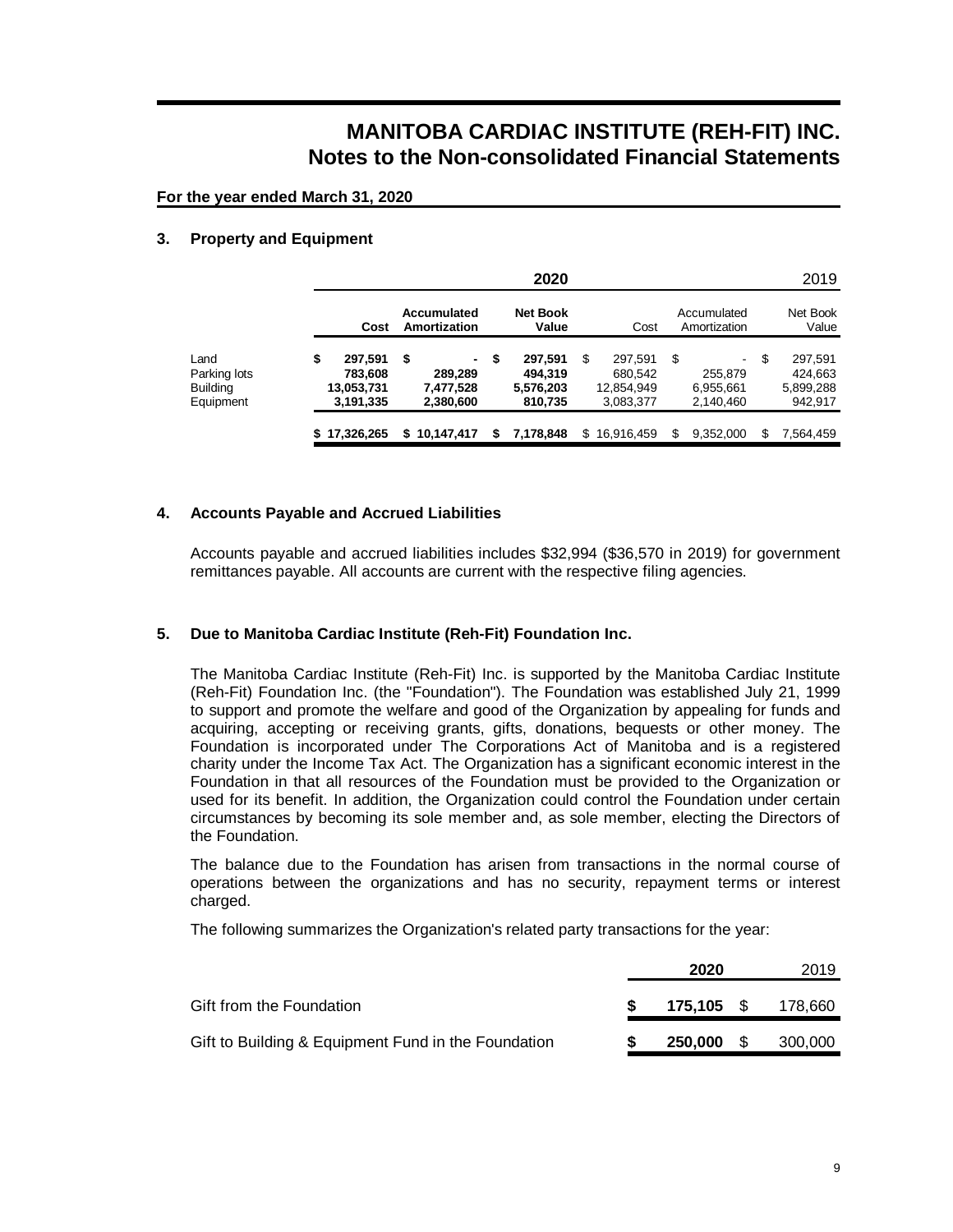**For the year ended March 31, 2020**

### **5. Due to Manitoba Cardiac Institute (Reh-Fit) Foundation Inc. (continued)**

The Foundation's Building & Equipment Fund of \$4,400,763 was established to accumulate funds to make gifts to the Organization for use in maintaining, repairing, replacing and expanding the facilities and equipment used in its activities.

The Foundation's Endowment Fund of \$84,385 reports the receipt of funds established from gifts by donors which are designated to remain under the Foundation's management in perpetuity.

The Foundation's financial statements have not been consolidated in the Organization's nonconsolidated financial statements. Financial statements of the Foundation are available on request. Financial summaries of the Foundation as at March 31, 2020 and 2019 and for the years then ended are as follows:

|                                                                                                                                                      | 2020                                                  | 2019                                                      |
|------------------------------------------------------------------------------------------------------------------------------------------------------|-------------------------------------------------------|-----------------------------------------------------------|
| Cash and cash equivalents<br>Short-term investments<br>Accounts receivable<br>Prepaid expenses<br>Due from Manitoba Cardiac Institute (Reh-Fit) Inc. | \$<br>2,181,137<br>2,380,003<br>1,503<br>12,836<br>60 | \$<br>2,212,107<br>2,024,315<br>46,594<br>45,266<br>7,894 |
|                                                                                                                                                      | 4,575,539                                             | \$<br>4,336,176                                           |
| Accounts payable and accrued liabilities                                                                                                             | \$<br>25,313                                          | \$<br>5,563                                               |
| Deferred revenue                                                                                                                                     | 7,323                                                 | 107,568                                                   |
|                                                                                                                                                      | 32,636                                                | 113,131                                                   |
| <b>Fund Balances</b><br>Restricted<br>Unrestricted                                                                                                   | 4,485,148<br>57,755                                   | 4,152,180<br>70,865                                       |
|                                                                                                                                                      | 4,575,539                                             | \$<br>4,336,176                                           |
| Revenues<br>Fundraising events, donations and investment income<br>Gift from Manitoba Cardiac Institute (Reh-Fit) Inc.                               | \$<br>366,753<br>250,000                              | \$<br>404,565<br>300,000                                  |
|                                                                                                                                                      | 616,753                                               | 704,565                                                   |
| Fundraising and administrative expenses                                                                                                              | 121,790                                               | 173,454                                                   |
| Gifts to Manitoba Cardiac Institute (Reh-Fit) Inc.                                                                                                   | 494,963                                               | 531,111                                                   |
| General and donor-specified                                                                                                                          | 175,105                                               | 178,660                                                   |
| Excess of revenues over expenses                                                                                                                     | 319,858                                               | \$<br>352,451                                             |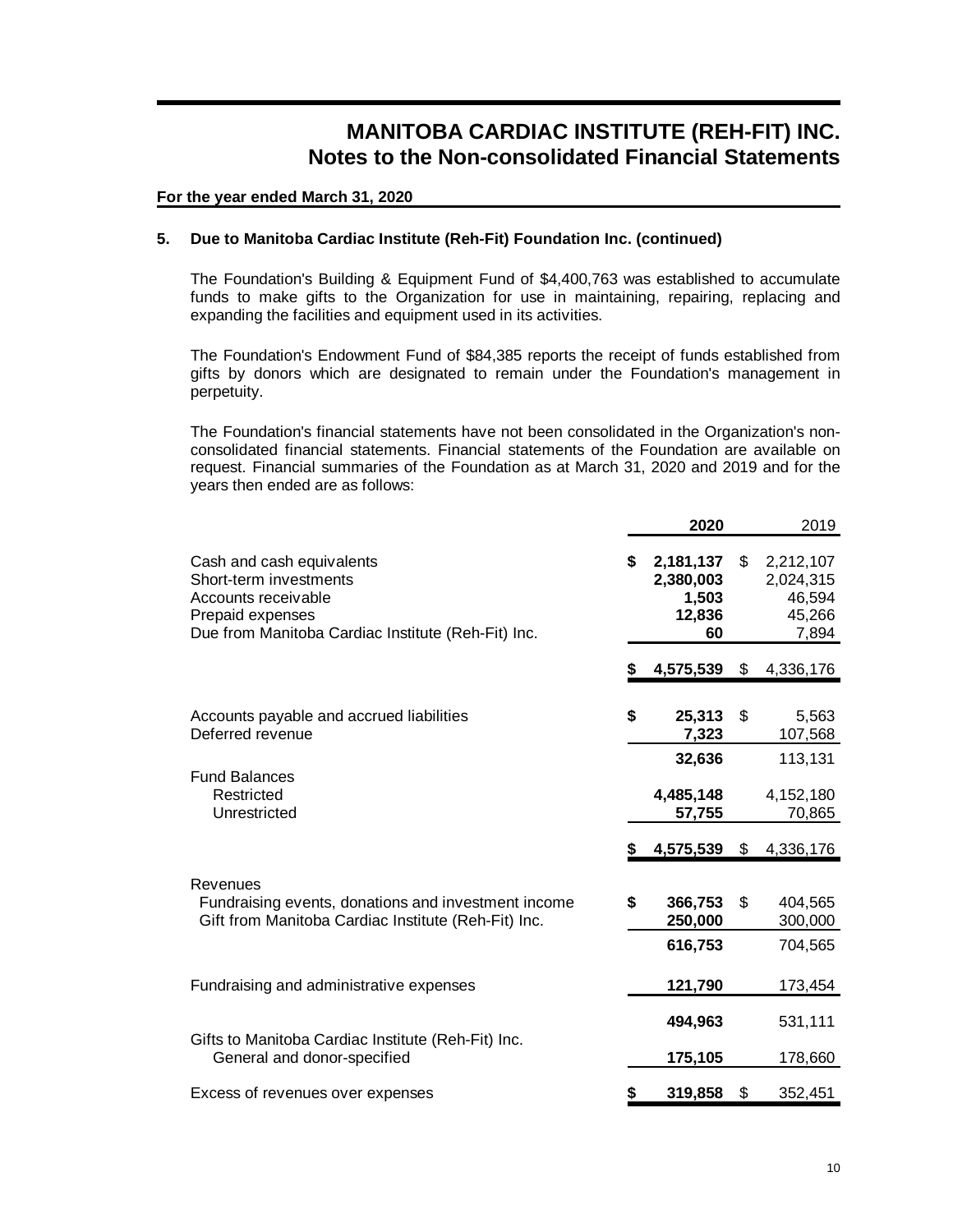#### **For the year ended March 31, 2020**

### **6. Deferred Contributions**

Deferred contributions related to capital assets represent the funded portion of capital assets that will be recognized as revenue in future periods and matched against the applicable amortization charged in that period. The changes in the deferred contributions balance for the year are as follows:

|                                          |   | 2020                | 2019                     |
|------------------------------------------|---|---------------------|--------------------------|
| Beginning balance<br>Other contributions | S | 5,157,986<br>22,835 | \$<br>5,601,144<br>6,200 |
|                                          |   | 5,180,821           | 5,607,344                |
| Amounts amortized to revenue             |   | (445, 728)          | (449,358)                |
| Ending balance                           |   | 4,735,093           | \$<br>5,157,986          |

#### **7. Commitments**

A portion of the land on which the Organization is situated is leased from the City of Winnipeg for a lease payment of \$1 per year, until December 31, 2102.

In addition to the land, the Organization has entered into operating lease agreements for office equipment. The future minimum annual lease payments for the next five years are as follows:

| 2021 | \$<br>5,614 |
|------|-------------|
| 2022 | 5,614       |
| 2023 | 5,614       |
| 2024 | 4,699       |
| 2025 | 946         |
|      |             |

\$ 22,487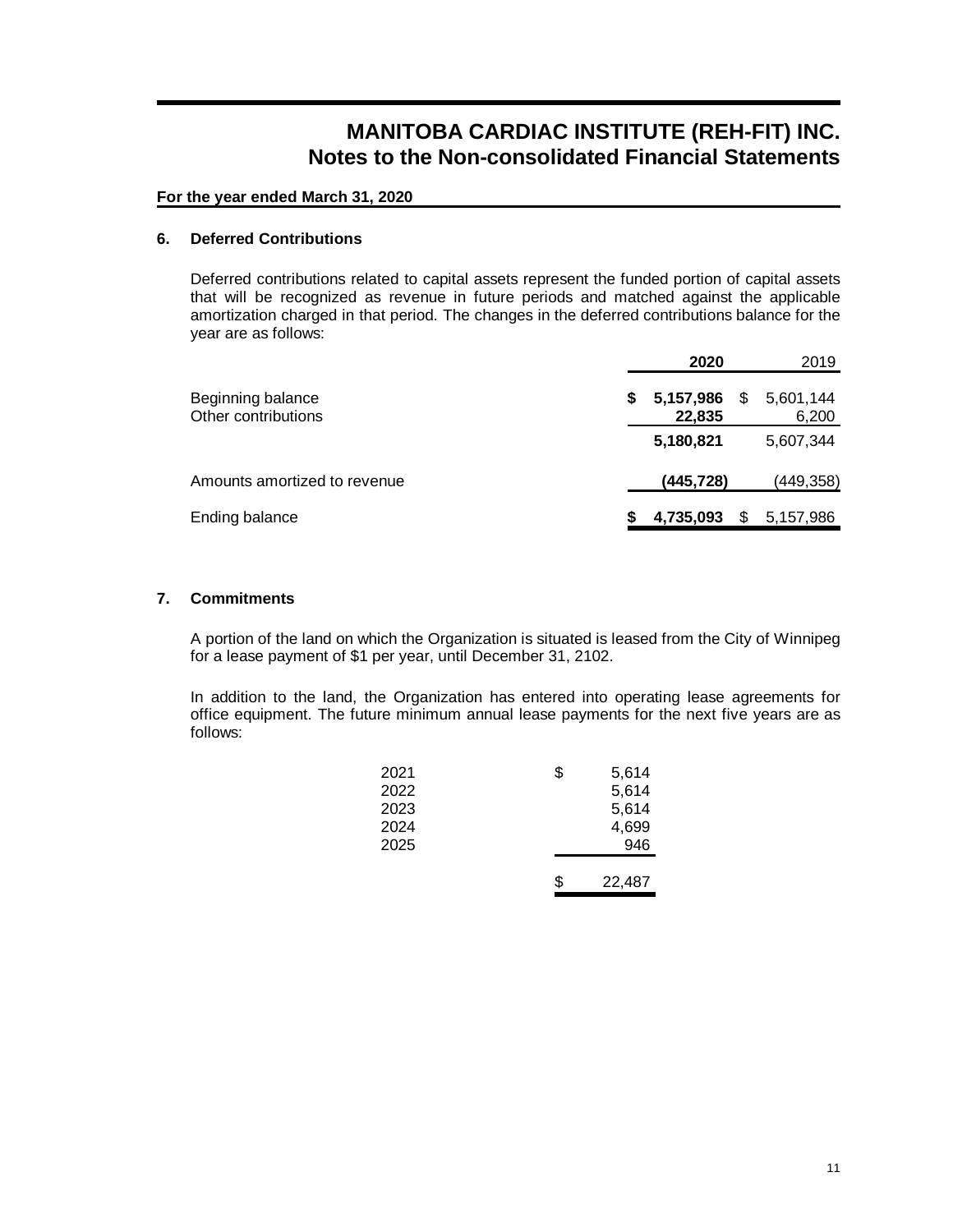#### **For the year ended March 31, 2020**

#### **8. Contingency**

When the Organization opened, the Kinsmen Club of Winnipeg made a grant to the Organization of \$300,000, followed by a grant of \$75,000 in 1985. The grant was made subject to the following condition: In the event of the sale of the assets by the Organization, the sale may only take place after consultation with and the approval of the Kinsmen Club of Winnipeg; and further, should such sale occur, then after the retirement of all debts and financial obligations of the Organization, the remaining amount up to \$375,000 is to be returned to the Kinsmen Club of Winnipeg for re-allocation to service funding in the community. The sum of \$375,000 represents the total of the contributions made by the Kinsmen Club of Winnipeg to date.

#### **9. Capital Replacement Plan**

The Organization follows prudent budgeting policies whereby future capital replacements are planned to be funded from operations and the Foundation. The capital replacement plan has been created with accepted industry standards for asset replacement and has been adopted as management's annual goal of approximately \$1,500,000 (\$1,500,000 in 2019).

#### **10. Financial Instrument Risk Disclosures**

The Organization is exposed to different types of risk in the normal course of operations, including credit risk, market risk and liquidity risk. The Organization's objective in risk management is to optimize the risk return trade-off, within set limits, by applying integrated risk management and control strategies, policies and procedures throughout the Organization's activities. The risks have not changed from the previous year.

#### Credit Risk

Credit risk is the risk that one party to a financial instrument fails to discharge an obligation and causes financial loss to another party. The Organization, in the normal course of operations provides credit to its members and is exposed to credit risk from its receivables. The Organization mitigates credit risk on its receivables by limiting exposure to any one member. The Organization is exposed to credit risk from its investments. Credit risk from its investments is managed through investment leadership from the Finance Committee and by investing in high quality and insured financial products.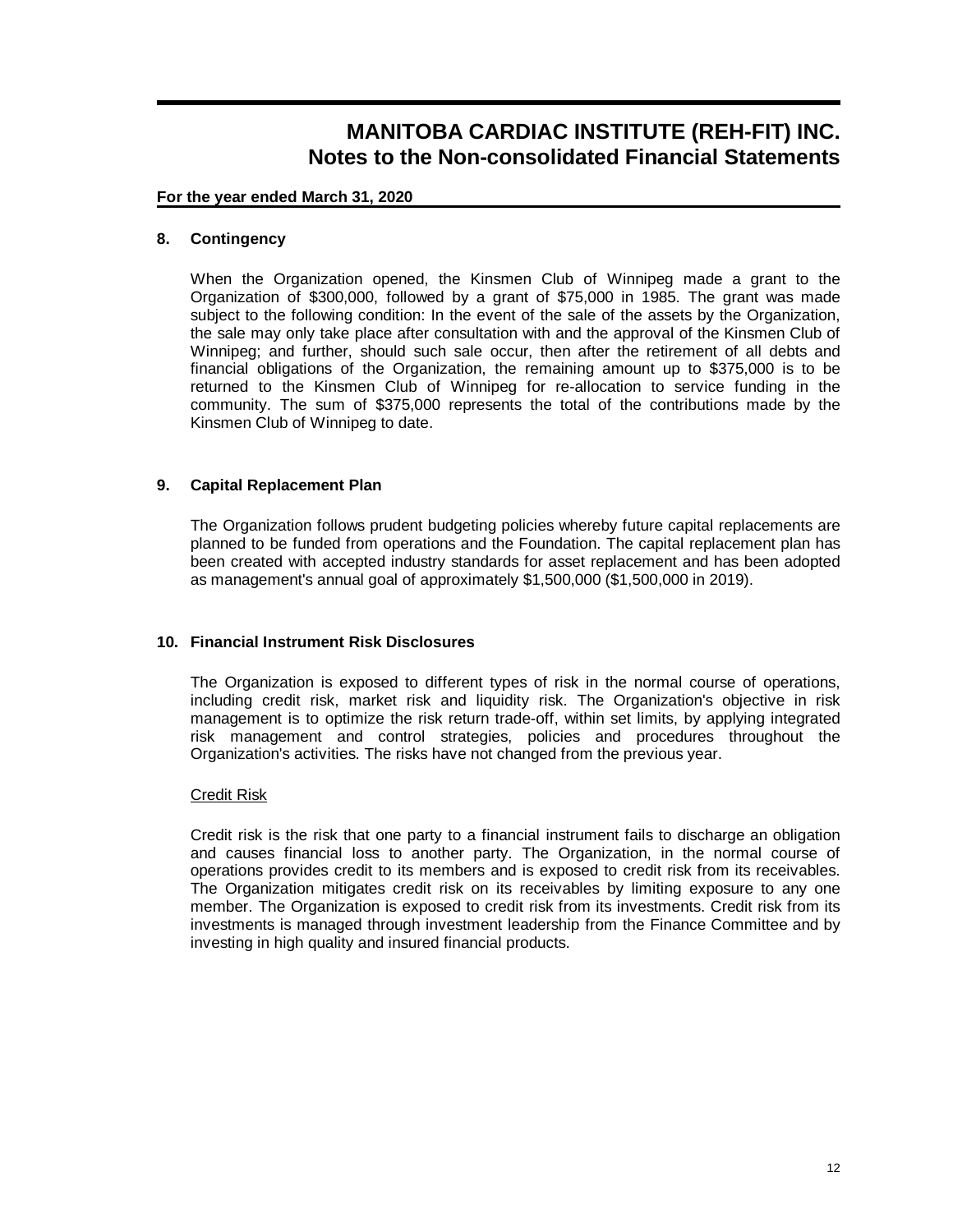#### **For the year ended March 31, 2020**

#### **10. Financial Instrument Risk Disclosures (continued)**

#### Market Risk

Market risk is the risk the fair value of future cash flows of a financial instrument will fluctuate because of changes in market prices. Market risk comprises three types of risk: interest rate risk, foreign exchange risk and other price risk.

Interest rate risk is the risk that the value of a financial instrument will fluctuate due to changes in market interest rates. The Organization is not exposed to significant interest rate risk as its cash and cash equivalents are held in short-term investments or variable rate products.

The Organization is not exposed to significant foreign currency risk as it does not have any financial instruments denominated in foreign currency and the number of transactions in foreign currency are minimal.

Other price risk is the risk that the value of an investment will fluctuate as a result of changes in market prices (other than those arising from interest rate risk or currency risk), whether those changes are caused by factors specific to the individual investment or factors affecting similar financial instruments traded in the market. The Organization limits its exposure to other price risks by investing in low risk investment vehicles.

#### Liquidity Risk

Liquidity risk is the risk that the Organization encounters difficulty in meeting its obligations associated with financial liabilities. Liquidity risk includes the risk that, as a result of operational liquidity requirements, the Organization will not have sufficient funds to settle a transaction on the due date; will be forced to sell financial assets at a value, which is less than what they are worth; or may be unable to settle or recover a financial asset. The Organization is not exposed to significant liquidity rate risk as its liquidity risk arises from accounts payable and sufficient assets are on hand as memberships and fees are paid in advance.

#### **11. Comparative Figures**

Certain of the comparative amounts have been reclassified to conform with the presentation adopted for the current period.